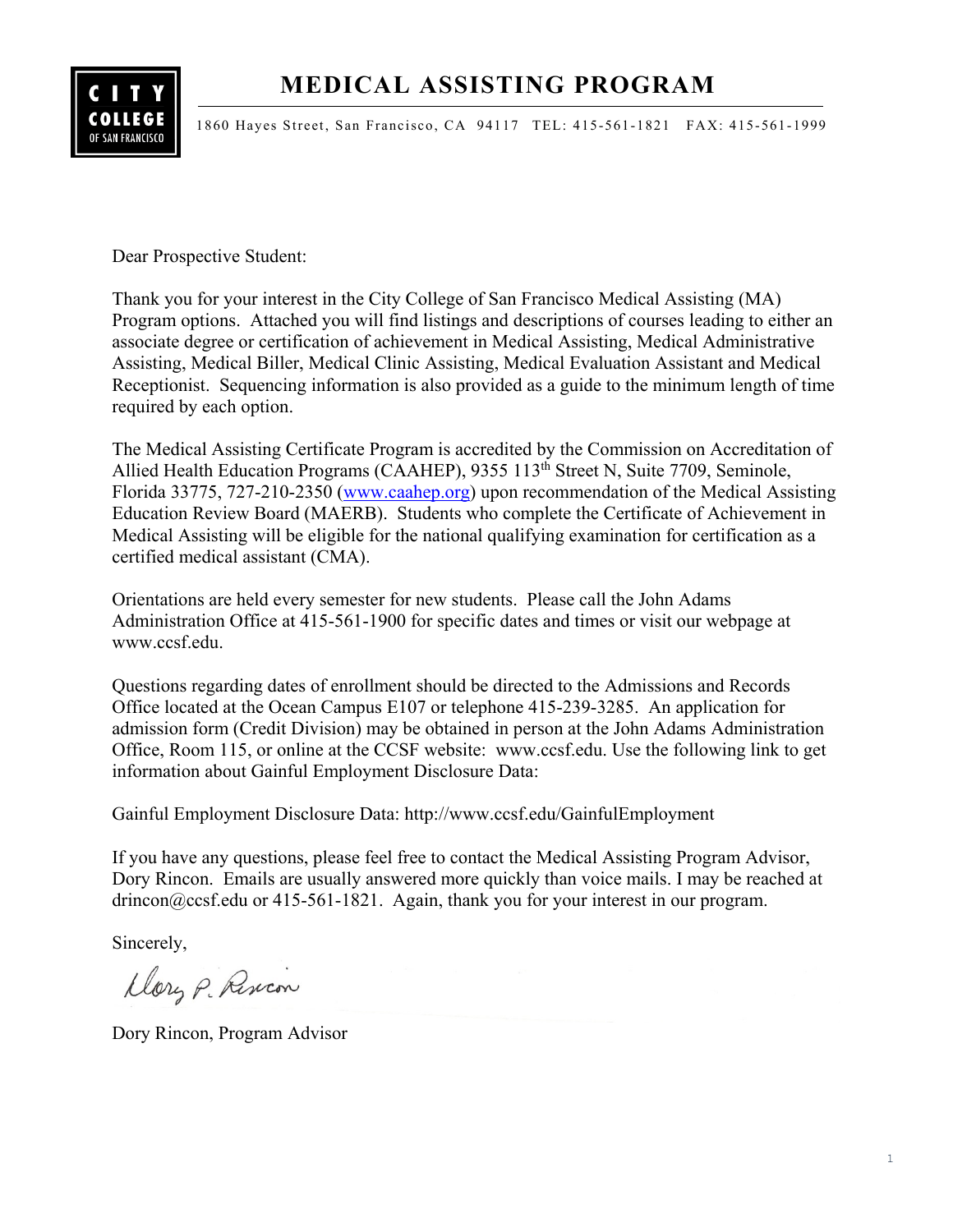The following information was obtained at the website of the American Association of Medical Assistants (AAMA). For more information, go directly to their website at www.aama-ntl.org.

# **IS MEDICAL ASSISTING FOR YOU?**

**Are you looking for a meaningful job? Do you like helping others? Do you have an interest in health and medicine? Are you a "people person"? Are you good at multitasking - switching tasks throughout the workday? Do you like variety in your job? Would you like to enter a career in an expanding field?**

If you answered "yes" to five or more of these questions, then medical assisting might be the right career choice for you.

Certified Medical Assistants (CMAs) enjoy an exciting, challenging career that is essential to patient care in medical offices and clinics.

### **Medical assistants are in demand!**

Medical assisting is one of the nation's fastest growing careers through 2020, according to the United States Bureau of Labor Statistics. This can be attributed to a predicted surge in the number of physicians' offices and outpatient care facilities. Technological advancements and the growing number of elderly Americans who need medical treatment are also factors for the increased demand for medical assistants.

#### **So...what do Certified Medical Assistants actually do?**

Certified Medical Assistants (CMAs) have a great amount of variety in their jobs and are crosstrained to perform many administrative and clinical duties. Of course, duties vary from office to office depending on location, size and specialty.

Administrative duties may include...

- Computer applications
- Answering telephones
- Greeting patients
- Updating and managing patient medical records including the electronic medical record (EHR)
- Procedure and diagnostic coding
- Completing insurance forms
- Scheduling appointments
- Arranging for hospital and laboratory services
- Handling correspondence, billing and bookkeeping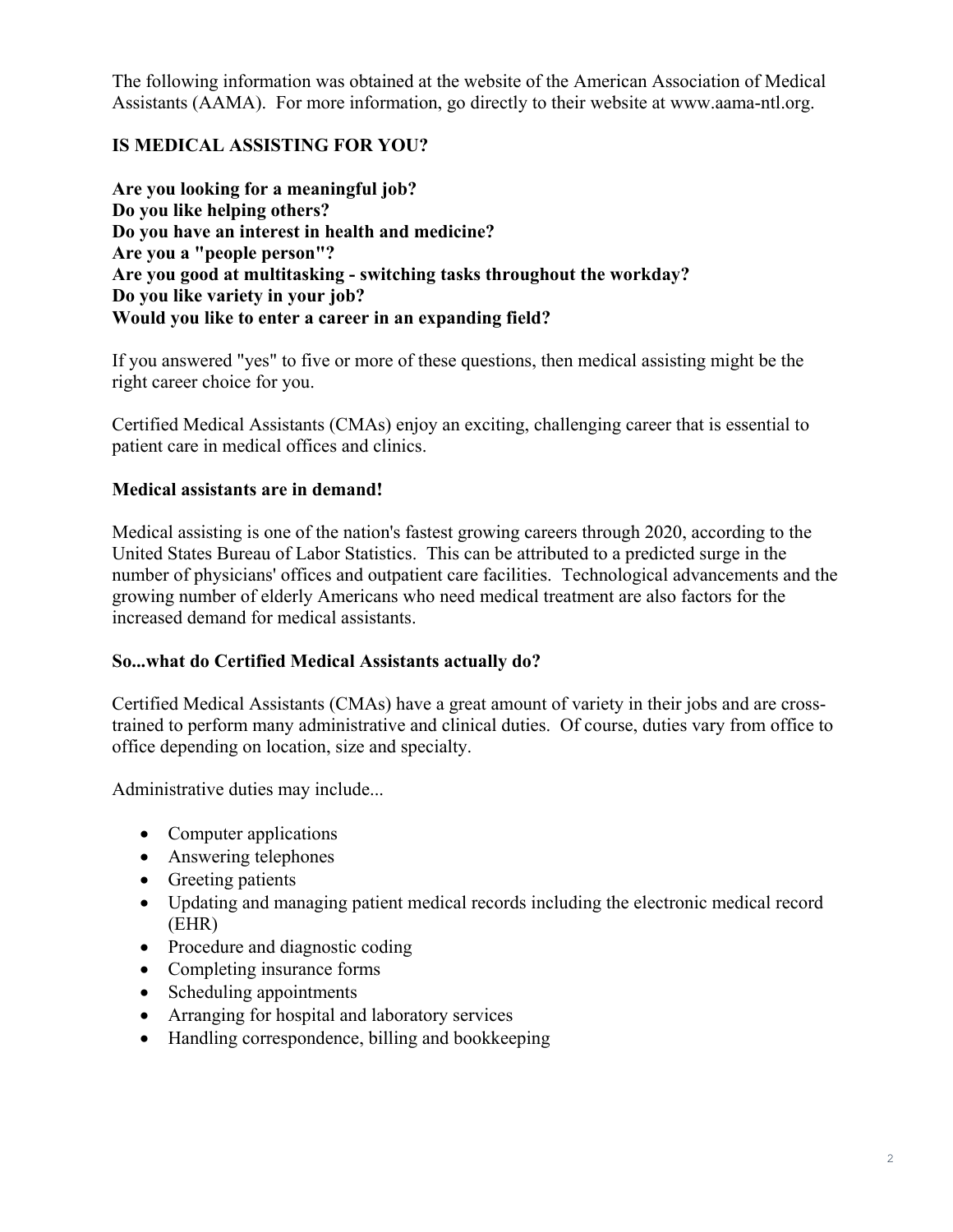Clinical duties vary by state and include...

- Taking and recording patient vital signs
- Taking medical histories
- Explaining treatment procedures to patients
- Preparing patients for examination
- Assisting the physician during the exam
- Collecting and preparing laboratory specimens
- Performing basic laboratory tests
- Instructing patients about medication and special diets
- Preparing and administering medications as directed by a physician
- Authorizing prescription refills as directed
- Drawing blood
- Taking electrocardiograms
- Removing sutures and changing dressings

## **CMAs are caring…**

Certified Medical Assistants give health care a human touch, helping patients to feel at ease in the doctor's office and to understand physicians' instructions. If you have good communications skills and are often appreciated for your caring manner, then you might be well suited for a career in medical assisting.

# **PROGRAM OVERVIEW**

The Medical Assisting Program (MA) provides instruction and clinical experience to assist students in developing the theoretical and technical skills consistent with the medical, administrative, ethical, legal, accreditation, and regulatory requirements of the ambulatory healthcare delivery system.

The college and faculty are committed to providing a supportive learning environment for students. Faculty are MA and health care professionals dedicated to the highest standards of professional excellence.

Students in the MA program may enroll and take courses on a part-time or full-time basis. The number of semesters needed to complete the programs will vary.

# **CURRICULUM**

The Health Care Technology Department offers both a degree program leading to the Associate of Science and Certificate of Achievement programs. Students may transfer general education units from other accredited colleges and universities and may petition for credit by examination for some of the courses.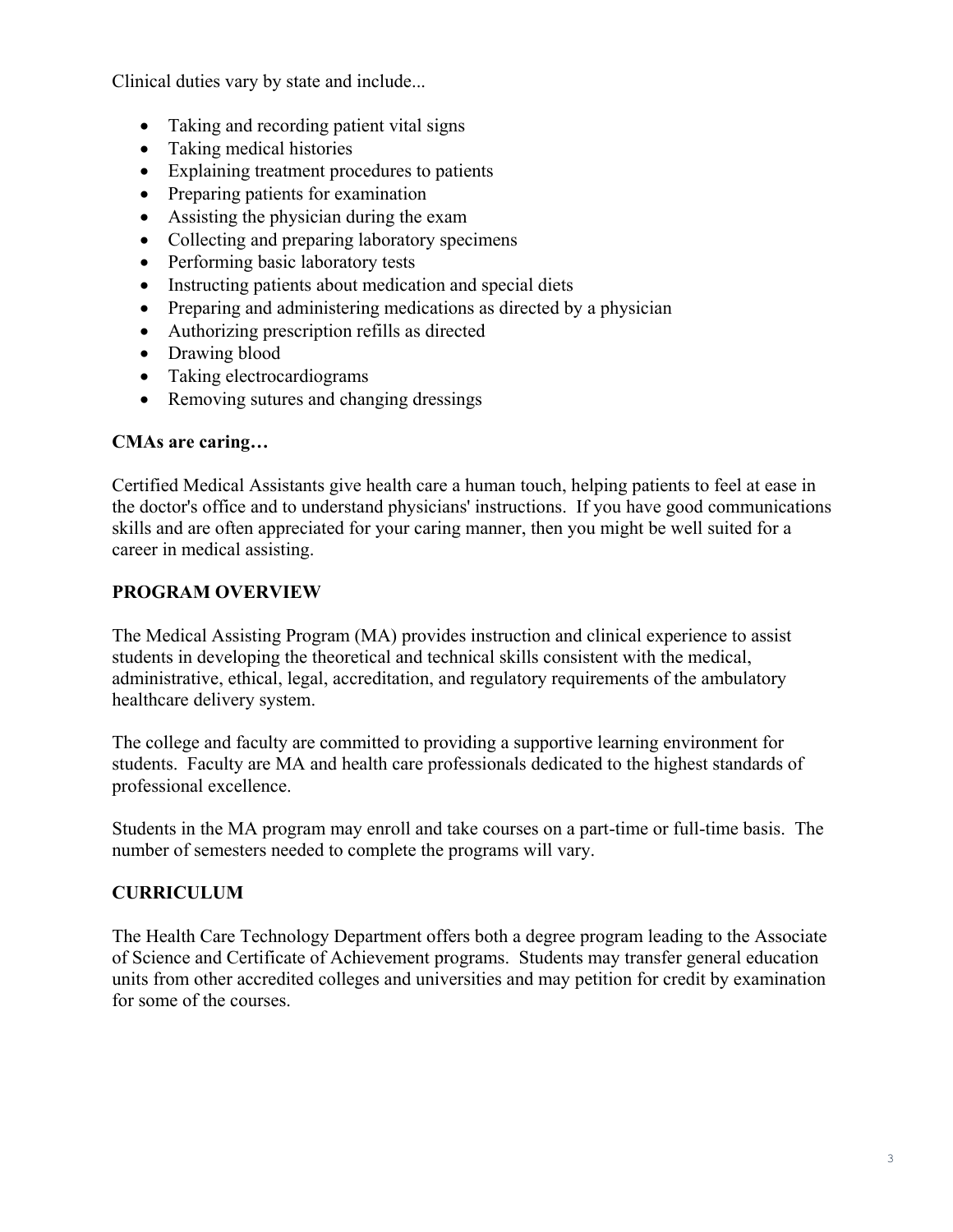# **Medical Assisting AS Major - Active**

Department: Health Care Technology

Approval: May 2021

Effective Semester: Fall 2021

Students who complete their training satisfactorily are prepared to hold positions as a medical assistant, medical receptionist, or office manager in the physician's office, hospital outpatient clinic, medical clinics, and health centers. The Medical Assisting Certificate Program is accredited by the Commission on Accreditation of Allied Health Education Programs (CAAHEP), 9355 113th Street N, Suite 7709, Seminole, FL 33775, (727) 210-2350, www.caahep.org, on recommendation of the Medical Assisting Education Review Board (MAERB). Graduates who complete the Associate of Science in Medical Office Assisting also receive the Certificate of Achievement and are eligible to take the Certified Medical Assistant examination given by the American Association of Medical Assistants (AAMA). Students must hold a valid AHA Healthcare Provider CPR and First Aid card to complete the Internship.

# **Learning Outcomes**

Upon completion of this program, students will be able to:

- Perform clinical procedures, laboratory tests, phlebotomy, and diagnostic studies.
- Use computer applications to create documents and perform medical record and billing activities.
- Practice infection control and adhere to OSHA and HIPAA regulations.
- Receive, communicate with, and support patients and staff.
- Collaborate in a culturally diverse health care environment and apply the principles of health care ethics and professional conduct with patients, staff, and the community.
- Compare the various certification exams for medical assistants.
- Describe the procedure for applying for the phlebotomy certifying exam and license.

The minimum time for completion is 4-6 semesters. Completion time will vary based on student preparation and number of units, major and GE, completed per semester.

*Courses Required for the Major in Medical Assisting AS*

| Course                                                      | Units           |
|-------------------------------------------------------------|-----------------|
| Choose one of the following Anatomy and Physiology options: |                 |
| <b>OPTION 1:</b>                                            |                 |
| BIO 106 - Introduction to Human Anatomy and Physiology      | 4.00            |
| <b>OPTION 2:</b>                                            |                 |
| BIO 108 - General Human Anatomy                             | 4.00            |
| AND choose one of the following Physiology options:         |                 |
| BIO 111 - Human Physiology                                  | 5.00            |
| BIO 112 - Introduction to Human Physiology                  | 4.00            |
| Total:                                                      | $ 4.00 - 9.00 $ |
| <b>First Semester:</b>                                      |                 |
| HCT 61 - Introduction to Health Care                        | 2.00            |
| HIT 50A - Medical Terminology I                             | 3.00            |
| HCT 67 - Computer Applications in the Health Care Setting   | 2.00            |
| EMT 14 - First Aid and Cardiopulmonary Resuscitation        | 3.00            |
| MED 55 - The Electronic Health Record                       | 3.00            |
| MED 56 - Administrative Procedures                          | 3.50            |
| Total:                                                      | 16.50           |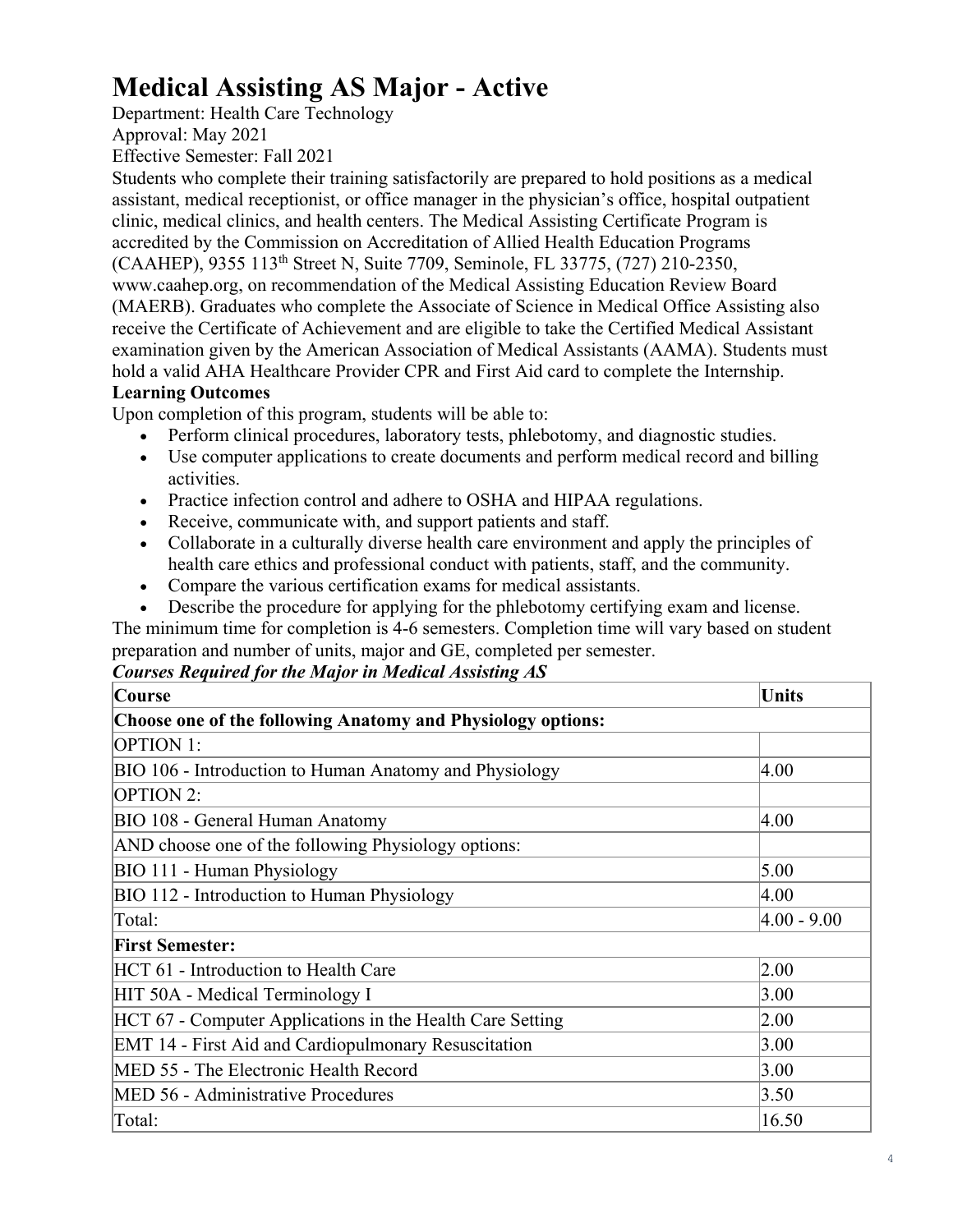| <b>Second Semester:</b>                                     |                 |
|-------------------------------------------------------------|-----------------|
| HIT 50B - Medical Terminology II                            | 2.00            |
| HIT 57 - Disease Process                                    | 3.00            |
| HIT 76 - CPT Coding                                         | 3.00            |
| MED 49 - Clinical Procedures                                | 5.50            |
| MED 62 - Communication and Professionalism in Health Care   | 2.00            |
| MED 70 - Medical Insurance Billing                          | 2.00            |
| MED 71 - Electronic Management of Financial Medical Records | 2.00            |
| Total:                                                      | 19.50           |
| <b>Summer Session:</b>                                      |                 |
| HCT 82A - Professional Practice Preparation/Certification   | 2.00            |
| HCT 82B – Professional Practice Internship                  | 3.00            |
| Total:                                                      | 5.00            |
| <b>Third Semester:</b>                                      |                 |
| HIT 73A - ICD-10-CM Coding                                  | 3.00            |
| HIT 75 - Organization and Management in Health              | 3.00            |
| MED 73 - Advanced Medical Manager                           | 1.50            |
| PSYC 1 - General Psychology                                 | 3.00            |
| HCT 104 - Phlebotomy Technician                             | 5.50            |
| Total:                                                      | 16.00           |
| <b>Total:</b>                                               | $61.00 - 66.00$ |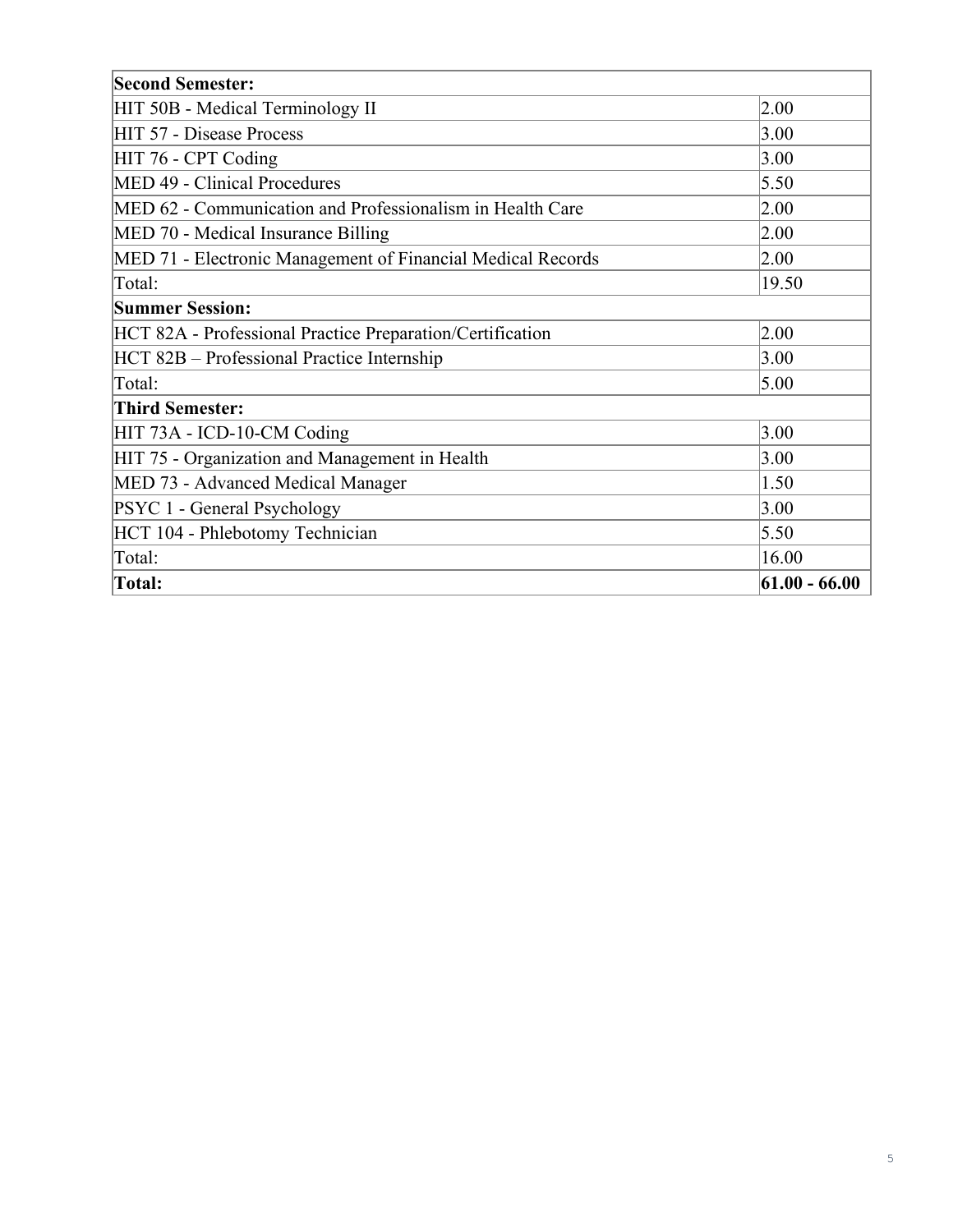# **Medical Administrative Assisting AS Major - Active**

Department: Health Care Technology Approval: May 2021

Effective Semester: Fall 2021

Students who complete their training satisfactorily are prepared to hold positions as a medical receptionist, admitting clerk, ward clerk, or office manager in the physician's office, hospital outpatient clinic, medical clinic, or health center. Students are eligible to sit for the Certified Professional Coder (CPC) or Certified Coding Specialist Physician Office (CCS-P) examinations. Students must maintain a grade of "C" or higher in each course.

## **Learning Outcomes**

Upon completion of this program, students will be able to:

- Receive, communicate with, and support patients and staff.
- Apply the principles of medical coding and billing to insurance claims and other financial documents.
- Use computer applications to create documents and perform medical record and billing activities.
- Apply the principles of health care ethics and professional conduct with patients, staff, and the community.
- Apply for and pass the Certified Professional Coder (CPC) examination.

Assuming students start this AS with transfer‐level math and English eligibility, the minimum time for completion is 4 Fall/Spring semesters, plus one Summer semester. Completion time will vary based on student preparation and number of units completed per semester.

*Courses Required for the Major in Medical Administrative Assisting AS*

| Course                                                      | Units         |
|-------------------------------------------------------------|---------------|
| <b>Required course:</b>                                     |               |
| PSYC 1 - General Psychology                                 | 3.00          |
| Total:                                                      | 3.00          |
| Choose one of the following Anatomy and Physiology options: |               |
| <b>OPTION 1:</b>                                            |               |
| BIO 106 - Introduction to Human Anatomy and Physiology      | 4.00          |
| OPTION 2:                                                   |               |
| BIO 108 - General Human Anatomy                             | 4.00          |
| AND choose one of the following Physiology courses:         |               |
| BIO 111 - Human Physiology                                  | 5.00          |
| BIO 112 - Introduction to Human Physiology                  | 4.00          |
| Total:                                                      | $4.00 - 9.00$ |
| <b>First Semester:</b>                                      |               |
| HCT 61 - Introduction to Health Care                        | 2.00          |
| HIT 50A - Medical Terminology I                             | 3.00          |
| HCT 67 - Computer Applications in the Health Care Setting   | 2.00          |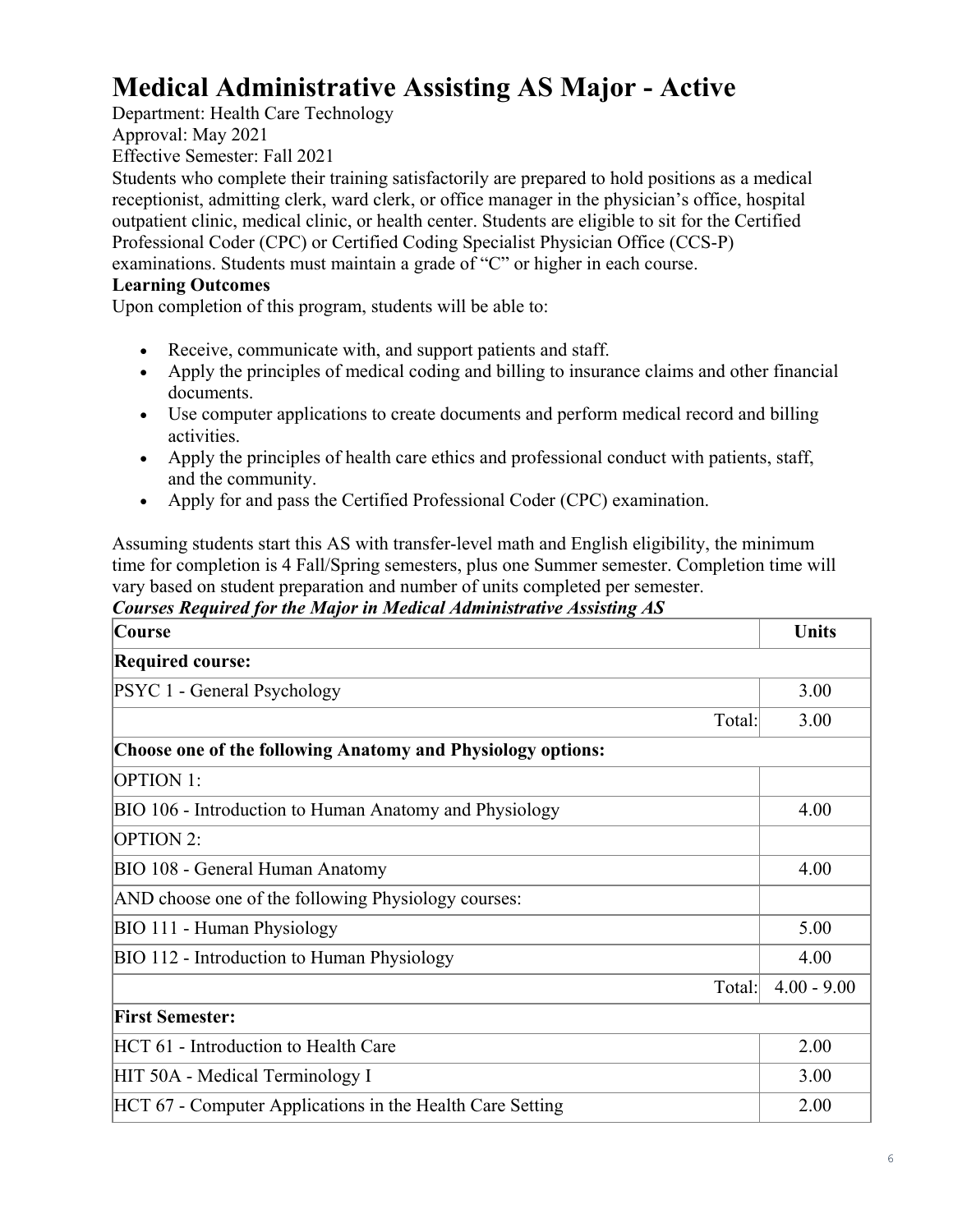| MED 55 - The Electronic Health Record                       | 3.00                 |
|-------------------------------------------------------------|----------------------|
| MED 56 - Administrative Procedures                          | 3.50                 |
| Total:                                                      | 13.50                |
| <b>Second Semester:</b>                                     |                      |
| HIT 50B - Medical Terminology II                            | 2.00                 |
| HIT 57 - Disease Process                                    | 3.00                 |
| HIT 73A - ICD-10-CM Coding                                  | 3.00                 |
| HIT 76 - CPT Coding                                         | 3.00                 |
| MED 62 - Communication and Professionalism in Health Care   | 2.00                 |
| MED 70 - Medical Insurance Billing                          | 2.00                 |
| MED 71 - Electronic Management of Financial Medical Records | 2.00                 |
| Total:                                                      | 17.00                |
| <b>Summer Session:</b>                                      |                      |
| HCT 82A - Professional Practice Preparation/ Certification  | 2.00                 |
| HCT 82B – Professional Practice Internship                  | 3.00                 |
| Total:                                                      | 5.00                 |
| <b>Third Semester:</b>                                      |                      |
| HIT 75 - Organization and Management in Health              | 3.00                 |
| MED 72 - Advanced Medical Insurance Billing                 | 2.00                 |
| MED 73 - Advanced Medical Manager                           | 1.50                 |
| Total:                                                      | 6.50                 |
|                                                             | Total: 49.00 - 54.00 |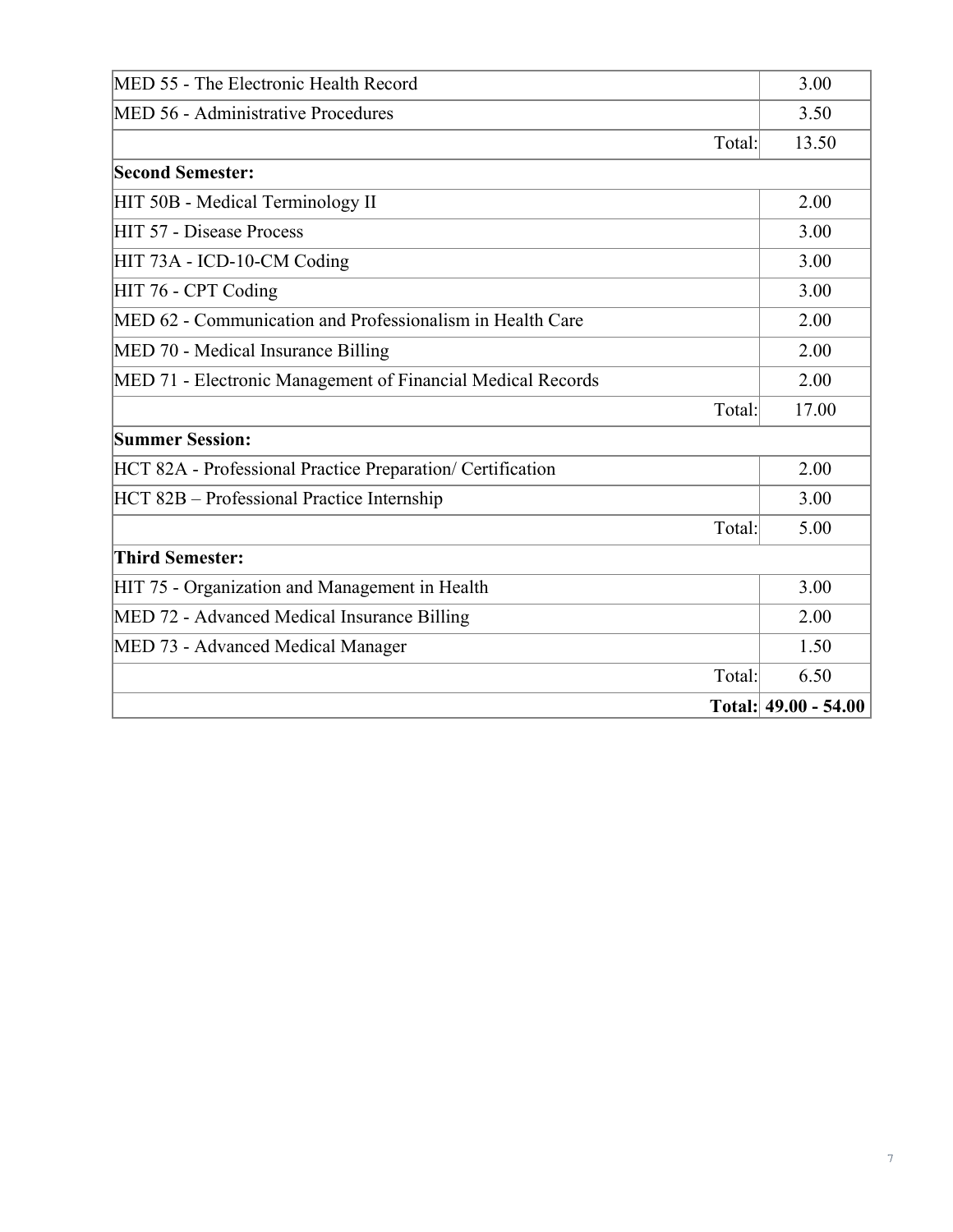# **Medical Biller Certificate of Achievement - Active**

Department: Health Care Technology Approval: May 2020 Effective Semester: Fall 2021

This certificate program prepares students to complete medical insurance claims for physician offices and outpatient medical facilities. Students learn CPT and ICD-10-CM coding, medical terminology, disease processes, computer bookkeeping procedures, and manual and computer insurance billing for commercial insurance, Medicaid, Medicare, Worker's Compensation, and managed care plans.

# **Learning Outcomes**

Upon completion of this program, students will be able to:

- Assign CPT codes to outpatient services and procedures.
- Assign ICD-10-CM codes to diagnoses.
- Perform insurance billing procedures necessary for entry-level employment in an ambulatory health care setting.
- Apply and sit for the Certified Professional Coder (CPC) examination.

The minimum time for completion of this certificate is 2 semesters. Completion time will vary based on student preparation and number of classes completed per semester.

| Courses Required for the Certificate of Achievement in Medical Biller |
|-----------------------------------------------------------------------|
|-----------------------------------------------------------------------|

| <b>Course</b>                                               | <b>Units</b> |
|-------------------------------------------------------------|--------------|
| <b>First Semester:</b>                                      |              |
| BIO 106 - Introduction to Human Anatomy and Physiology      | 4.00         |
| HIT 50A - Medical Terminology I                             | 3.00         |
| HCT 67 - Computer Applications in the Health Care Setting   | 2.00         |
| HIT 76 - CPT Coding                                         | 3.00         |
| MED 70 - Medical Insurance Billing                          | 2.00         |
| MED 71 - Electronic Management of Financial Medical Records | 2.00         |
| Total:                                                      | 16.00        |
| <b>Second Semester:</b>                                     |              |
| HIT 50B - Medical Terminology II                            | 2.00         |
| HIT 57 - Disease Process                                    | 3.00         |
| HIT 73A - ICD-10-CM Coding                                  | 3.00         |
| MED 55 - The Electronic Health Record                       | 3.00         |
| MED 72 - Advanced Medical Insurance Billing                 | 2.00         |
| MED 73 - Advanced Medical Manager                           | 1.50         |
| Total:                                                      | 14.50        |
| Total:                                                      | 30.50        |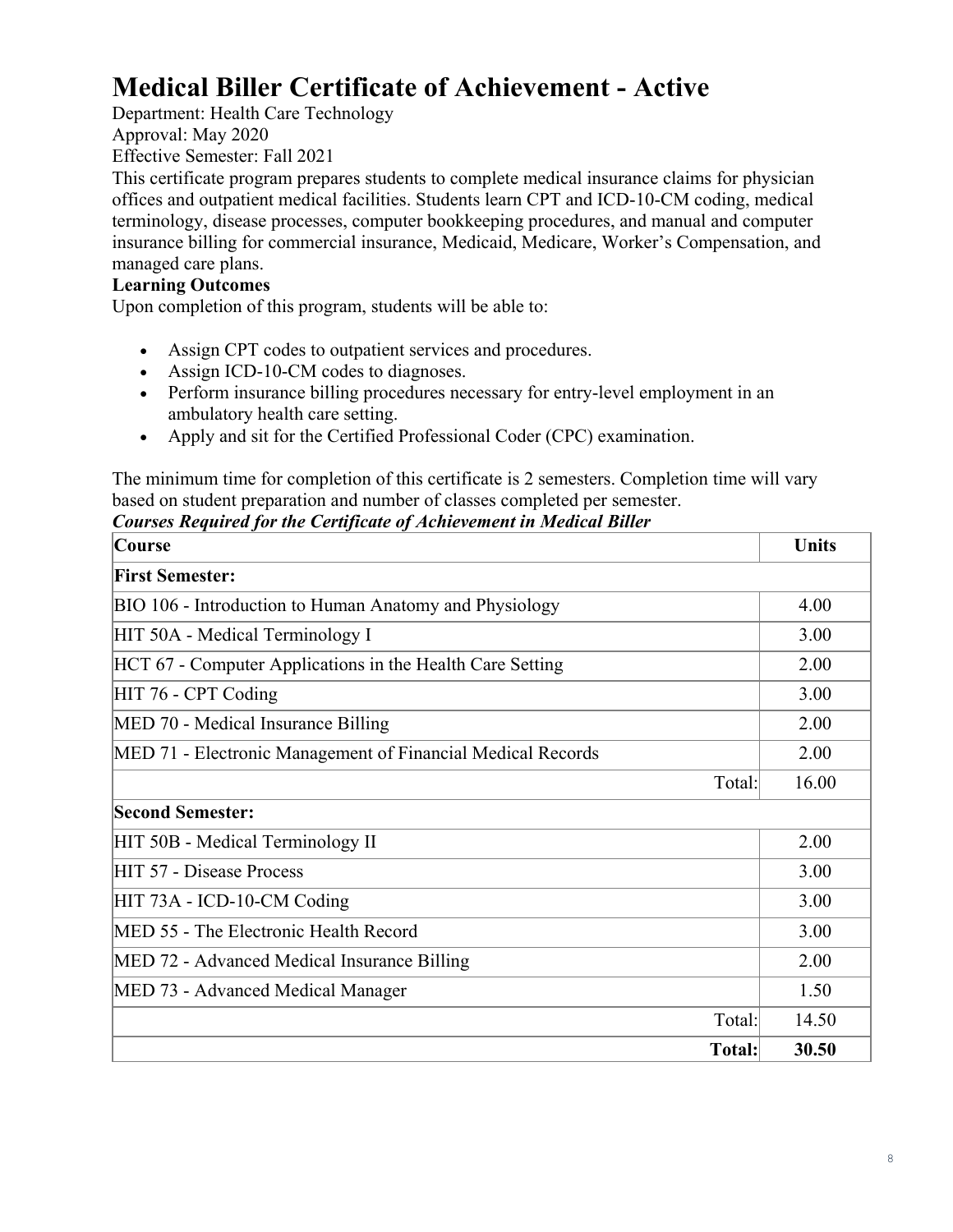# **Medical Assisting Certificate of Achievement - Active**

Department: Health Care Technology

Approval: May 2021 Effective Semester: Fall 2021

The certificate in Medical Office Assisting provides students with both clinical and administrative training. Students who complete their training satisfactorily are prepared to hold positions as a medical assistant, medical receptionist, or office manager in a physician's office, hospital outpatient clinic, medical clinic, and health centers. The Medical Assisting Program is accredited by the Commission on Accreditation of Allied Health Education Programs (CAAHEP), 9355 113<sup>th</sup> Street N, Suite 7709, Seminole, FL 33775, (727) 210-2350, www.caahep.org, on recommendation of the Medical Assisting Education Review Board (MAERB). Graduates who complete the Certificate of Achievement are eligible to take the Certified Medical Assistant examination given by the American Association of Medical Assistants (AAMA).

# **Learning Outcomes**

Upon completion of this program, students will be able to:

- Perform clinical procedures, laboratory tests, phlebotomy, and diagnostic studies.
- Use computer applications to create documents and perform medical record and billing activities.
- Practice infection control and adhere to OSHA and HIPAA regulations.
- Receive, communicate with, and support patients and staff.
- Collaborate in a culturally diverse health care environment and apply the principles of health care ethics and professional conduct with patients, staff, and the community.
- Compare the various certification exams for medical assistants.
- Describe the procedure for applying for the phlebotomy certifying exam and license.

Program recommended preparation: ENGL 88 or ESL 186 or placement in ESL 188 or readiness for college-level English.

Students must complete each course with a grade of "C" or higher. Students must hold a valid AHA HealthCare Provider CPR and First Aid card to complete the Internship.

The minimum time for completion of this certificate is 3 semesters (plus Summer internship). Completion time will vary based on student preparation and number of classes completed per semester.

| <b>Course</b>                                               | <b>Units</b>  |
|-------------------------------------------------------------|---------------|
| Choose one of the following Anatomy and Physiology options: |               |
| <b>OPTION 1:</b>                                            |               |
| BIO 106 - Introduction to Human Anatomy and Physiology      | 4.00          |
| <b>OPTION 2:</b>                                            |               |
| BIO 108 - General Human Anatomy                             | 4.00          |
| AND one of the following Physiology courses:                |               |
| BIO 111 - Human Physiology                                  | 5.00          |
| BIO 112 - Introduction to Human Physiology                  | 4.00          |
| Total:                                                      | $4.00 - 9.00$ |

*Courses Required for the Certificate of Achievement in Medical Assisting*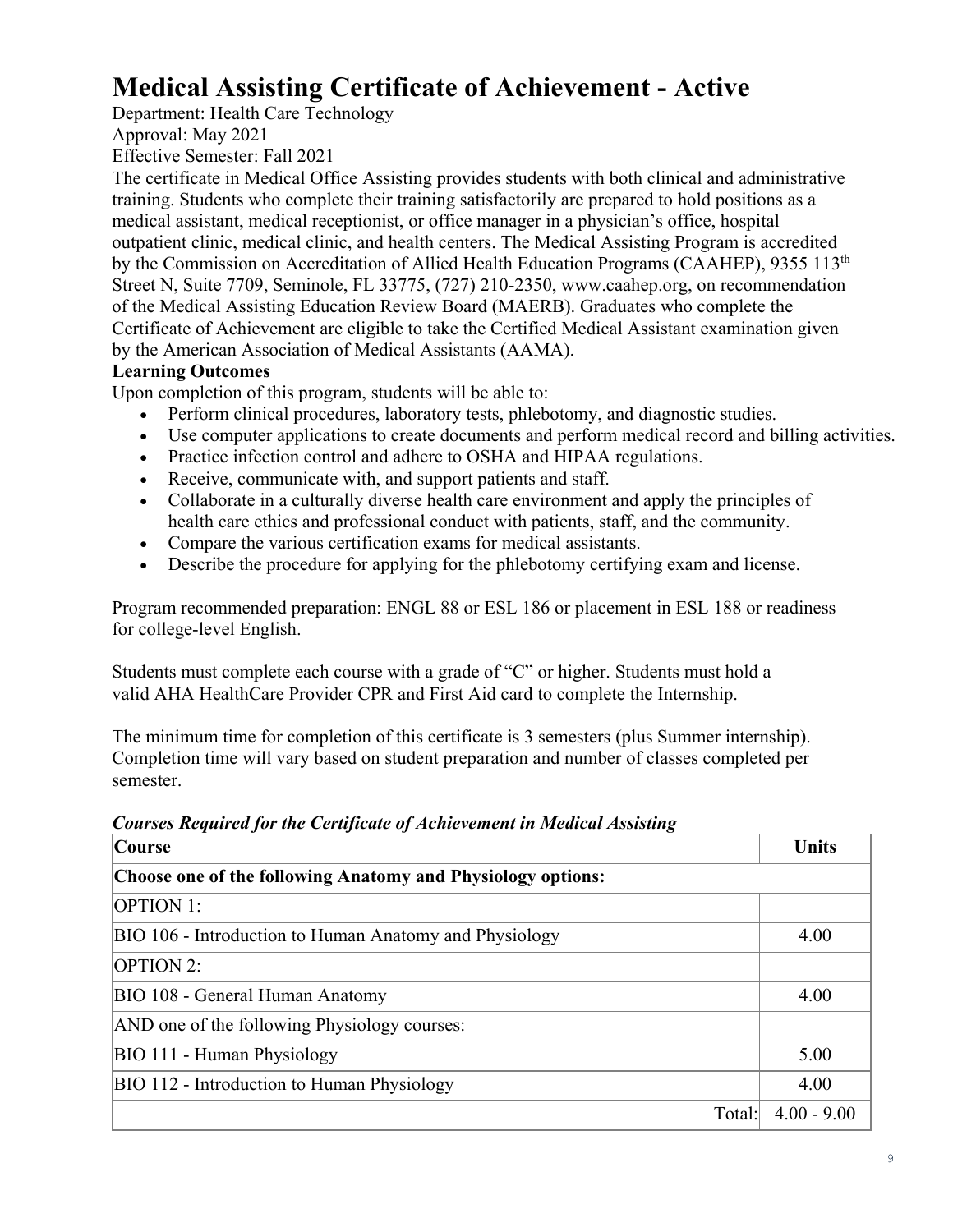| <b>Required Course</b>                                      |                        |
|-------------------------------------------------------------|------------------------|
| EMT 14 - First Aid and Cardiopulmonary Resuscitation        | 3.00                   |
| Total:                                                      | 3.00                   |
| <b>First Semester:</b>                                      |                        |
| HCT 61 - Introduction to Health Care                        | 2.00                   |
| HIT 50A - Medical Terminology I                             | 3.00                   |
| HCT 67 - Computer Applications in the Health Care Setting   | 2.00                   |
| MED 55 - The Electronic Health Record                       | 3.00                   |
| MED 56 - Administrative Procedures                          | 3.50                   |
| HCT 104 - Phlebotomy Technician                             | 5.50                   |
| Total:                                                      | 19.00                  |
| <b>Second Semester:</b>                                     |                        |
| HIT 50B - Medical Terminology II                            | 2.00                   |
| HIT 57 - Disease Process                                    | 3.00                   |
| HIT 73A - ICD-10-CM Coding                                  | 3.00                   |
| HIT 76 - CPT Coding                                         | 3.00                   |
| MED 49 - Clinical Procedures                                | 5.50                   |
| MED 62 - Communication and Professionalism in Health Care   | 2.00                   |
| MED 70 - Medical Insurance Billing                          | 2.00                   |
| MED 71 - Electronic Management of Financial Medical Records | 2.00                   |
| Total:                                                      | 22.50                  |
| <b>Summer Session:</b>                                      |                        |
| HCT 82A - Professional Practice Preparation/ Certification  | 2.00                   |
| HCT 82B - Professional Practice Internship                  | 3.00                   |
| Total:                                                      | 5.00                   |
|                                                             | Total: $53.50 - 58.50$ |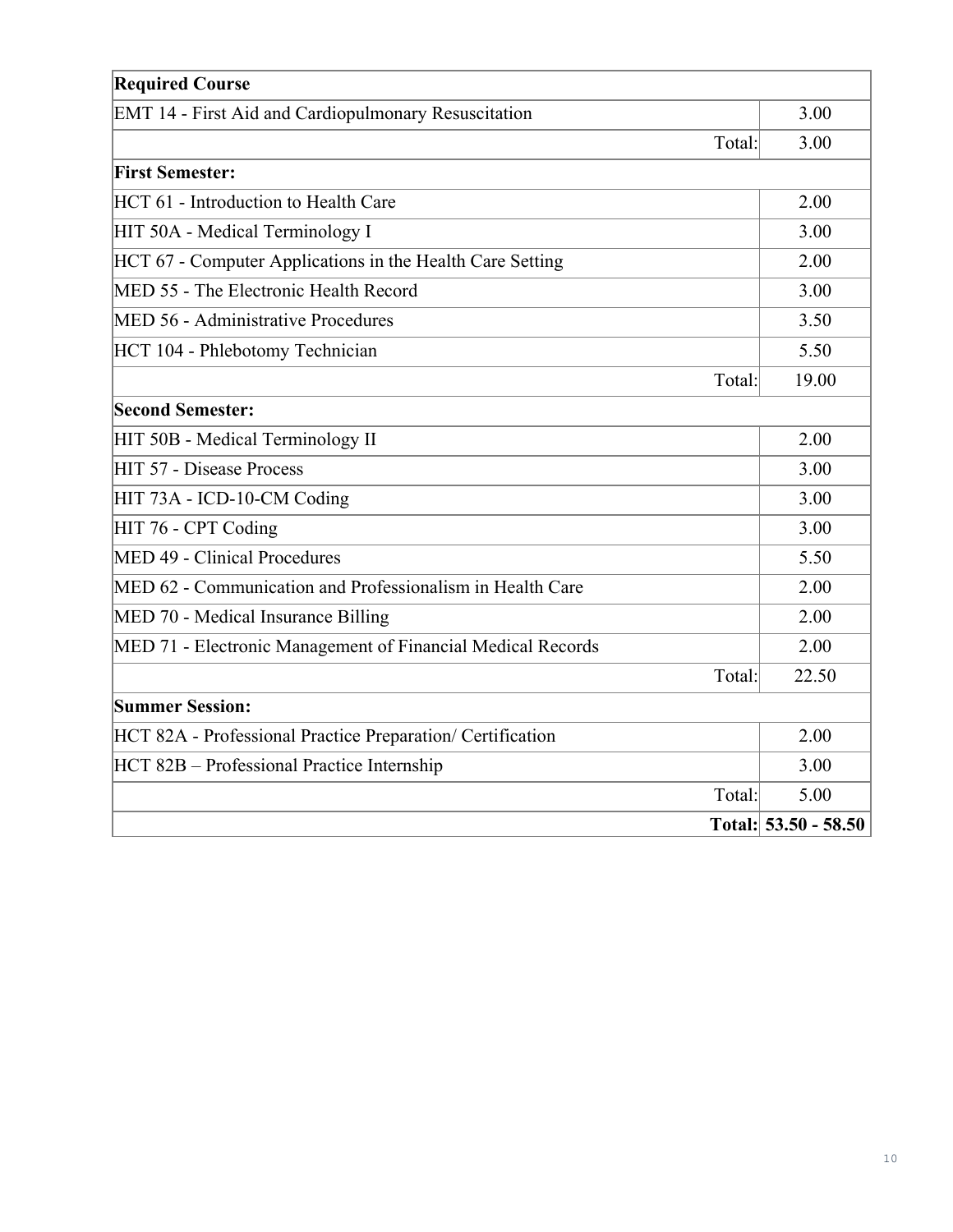# **Medical Clinic Assisting Certificate of Achievement - Active**

Department: Health Care Technology Approval: May 2021 Effective Semester: Fall 2021

Students who complete this certificate successfully are prepared to hold positions as clinic assistants. Students have the option of completing additional courses for a Certificate of Achievement in Medical Assisting. Students receive training in anatomy and physiology, medical terminology, computer applications and administrative procedures, the electronic health record, disease processes, communication and professionalism, and clinical procedures. Students will complete an internship and must hold a valid CPR Health Provider card and a HIPAA Awareness Training certificate.

### **Learning Outcomes**

Upon completion of this program, students will be able to:

- Practice infection control and adhere to OSHA regulations.
- Perform clinical procedures effectively, including injections and skin punctures, laboratory tests, and diagnostic studies.
- Use computer applications to create documents, communicate with, and support patients and staff.
- Collaborate in a culturally diverse health care environment, applying the principles of health care ethics and professional conduct.

The minimum time for completion of this certificate is two semesters. Completion time will vary based on student preparation and number of units or classes completed per semester. *Courses Required for the Certificate of Achievement in Medical Clinic Assisting*

| <b>Course</b>                                              | <b>Units</b> |
|------------------------------------------------------------|--------------|
| <b>First semester required courses:</b>                    |              |
| BIO 106 - Introduction to Human Anatomy and Physiology     | 4.00         |
| HIT 50A - Medical Terminology I                            | 3.00         |
| HCT 67 - Computer Applications in the Health Care Setting  | 2.00         |
| MED 56 - Administrative Procedures                         | 3.50         |
| MED 62 - Communication and Professionalism in Health Care  | 2.00         |
| Total:                                                     | 14.50        |
| Second semester required courses:                          |              |
| MED 49 - Clinical Procedures                               | 5.50         |
| HIT 57 - Disease Process                                   | 3.00         |
| MED 55 - The Electronic Health Record                      | 3.00         |
| HCT 82A - Professional Practice Preparation/ Certification | 2.00         |
| HCT 82B – Professional Practice Internship                 | 3.00         |
| Total:                                                     | 16.50        |
| Total:                                                     | 31.00        |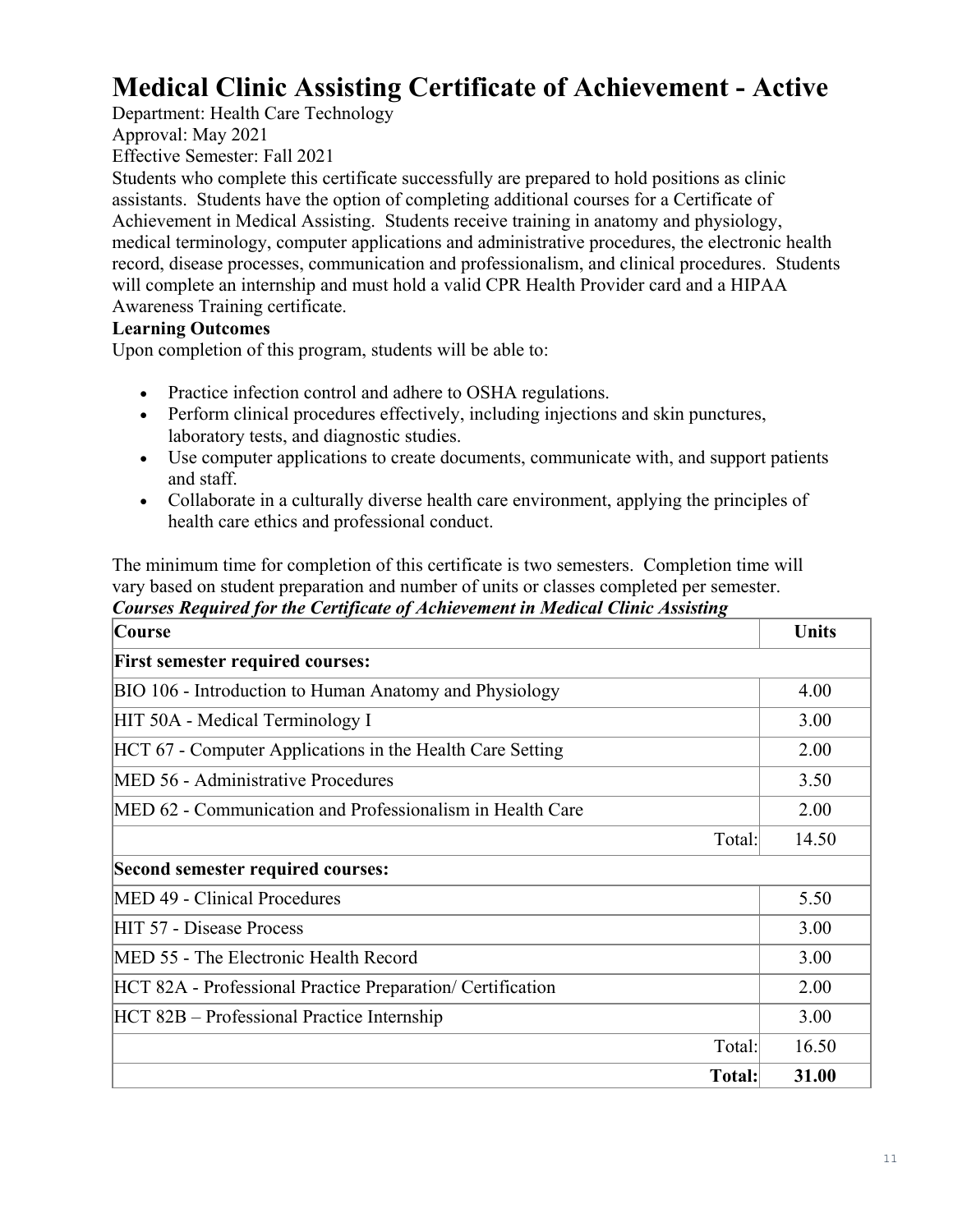# **Medical Evaluation Assistant Certificate of Achievement - Active**

Department: Health Care Technology

Approval: May 2021

Effective Semester: Fall 2021

This certificate program is designed specifically for employment within the San Francisco Public Health Department including the neighborhood health clinics. Students have the option of completing additional courses for a Certificate of Achievement in Medical Office Assisting. Students receive instruction in anatomy and physiology, medical terminology, health care systems, medical typing and transcription, health education and disease processes, clinical procedures, phlebotomy, and computer applications. Students will complete an internship and must hold a valid CPR Health Provider card and a HIPAA Awareness Training certificate.

# **Learning Outcomes**

Upon completion of this program, students will be able to:

- Effectively perform clinical procedures, laboratory tests, phlebotomy, and diagnostic studies.
- Practice infection control and adhere to OSHA regulations.
- Receive, communicate with, and support patients and staff.
- Collaborate in a culturally diverse health care environment and apply the principles of health care ethics and professional conduct with patients, staff, and the community.
- Apply for the Certified Phlebotomy Technician examination (CPT-1).

Students may obtain the Certificate of Achievement for MEA by completing each of the following courses with a grade of "C" or higher.

The minimum time for completion of this certificate is 3 semesters. Completion time will vary based on student preparation and number of classes completed per semester.

# *Courses Required for the Certificate of Achievement in Medical Evaluation Assistant*

| <b>Course</b>                                                                     | <b>Units</b> |
|-----------------------------------------------------------------------------------|--------------|
| <b>Fall Semester:</b>                                                             |              |
| HIT 50A - Medical Terminology I                                                   | 3.00         |
| HCT 67 - Computer Applications in the Health Care Setting                         | 2.00         |
| MED 55 - The Electronic Health Record                                             | 3.00         |
| MED 62 - Communication and Professionalism in Health Care                         | 2.00         |
| Total:                                                                            | 10.00        |
| <b>Fall Semester: choose one of the following Anatomy and Physiology options:</b> |              |
| <b>OPTION 1:</b>                                                                  |              |
| BIO 106 - Introduction to Human Anatomy and Physiology                            | 4.00         |
| <b>OPTION 2:</b>                                                                  |              |
| BIO 108 - General Human Anatomy                                                   | 4.00         |
| AND choose one of the following Physiology courses:                               |              |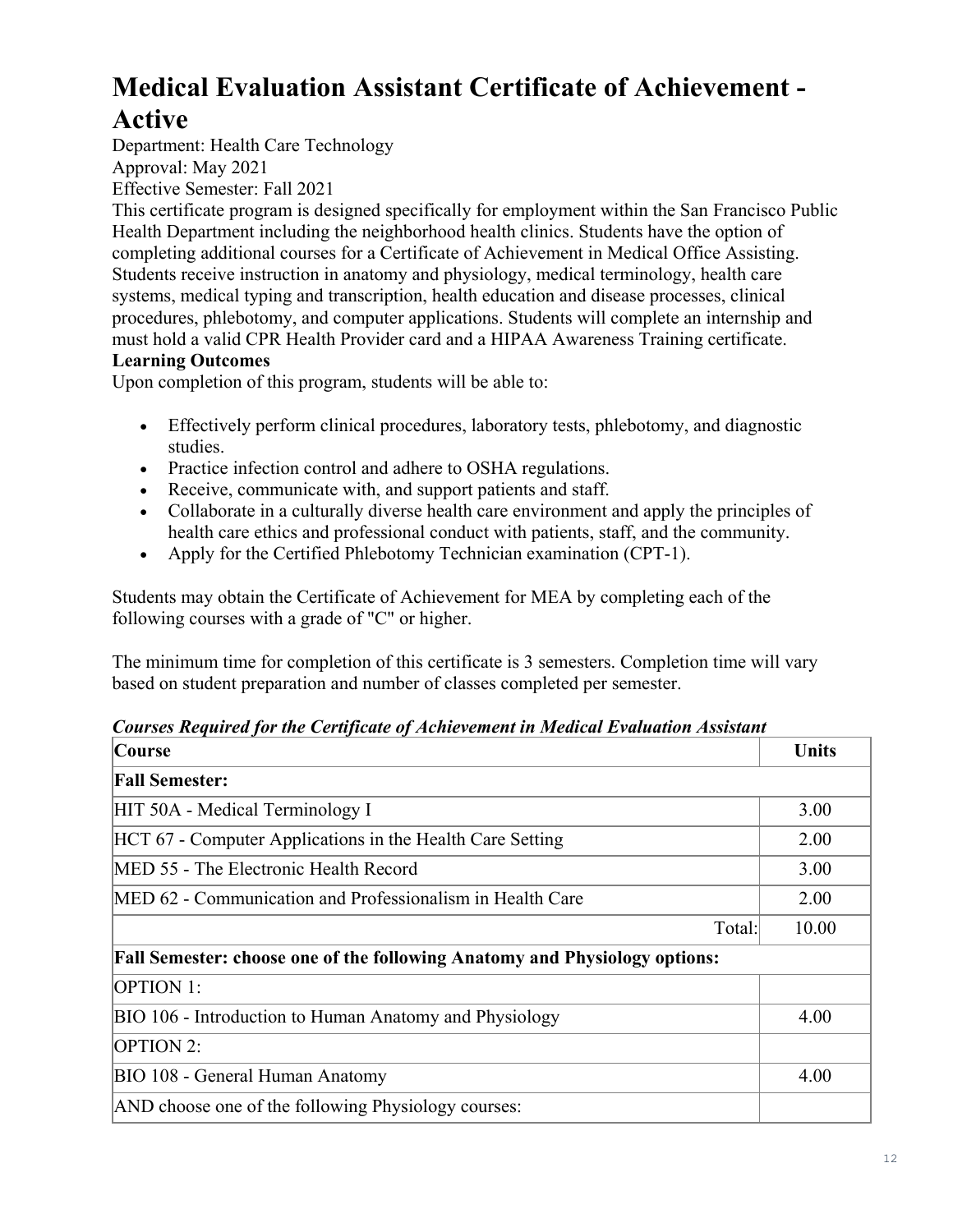| BIO 111 - Human Physiology                                  | 5.00                     |
|-------------------------------------------------------------|--------------------------|
| BIO 112 - Introduction to Human Physiology                  | 4.00                     |
| Total:                                                      | $4.00 - 9.00$            |
| <b>Spring Semester:</b>                                     |                          |
| HCT 104 - Phlebotomy Technician                             | 5.50                     |
| HIT 50B - Medical Terminology II                            | 2.00                     |
| HIT 57 - Disease Process                                    | 3.00                     |
| <b>HLTH 66 - Chronic Conditions Management</b>              | 3.00                     |
| MED 49 - Clinical Procedures                                | 5.50                     |
| MED 71 - Electronic Management of Financial Medical Records | 2.00                     |
| Total:                                                      | 21.00                    |
| <b>Summer Session:</b>                                      |                          |
| HCT 82A - Professional Practice Preparation/ Certification  | 2.00                     |
| HCT 82B – Professional Practice Internship                  | 3.00                     |
| Total:                                                      | 5.00                     |
|                                                             | Total: $ 40.00 - 45.00 $ |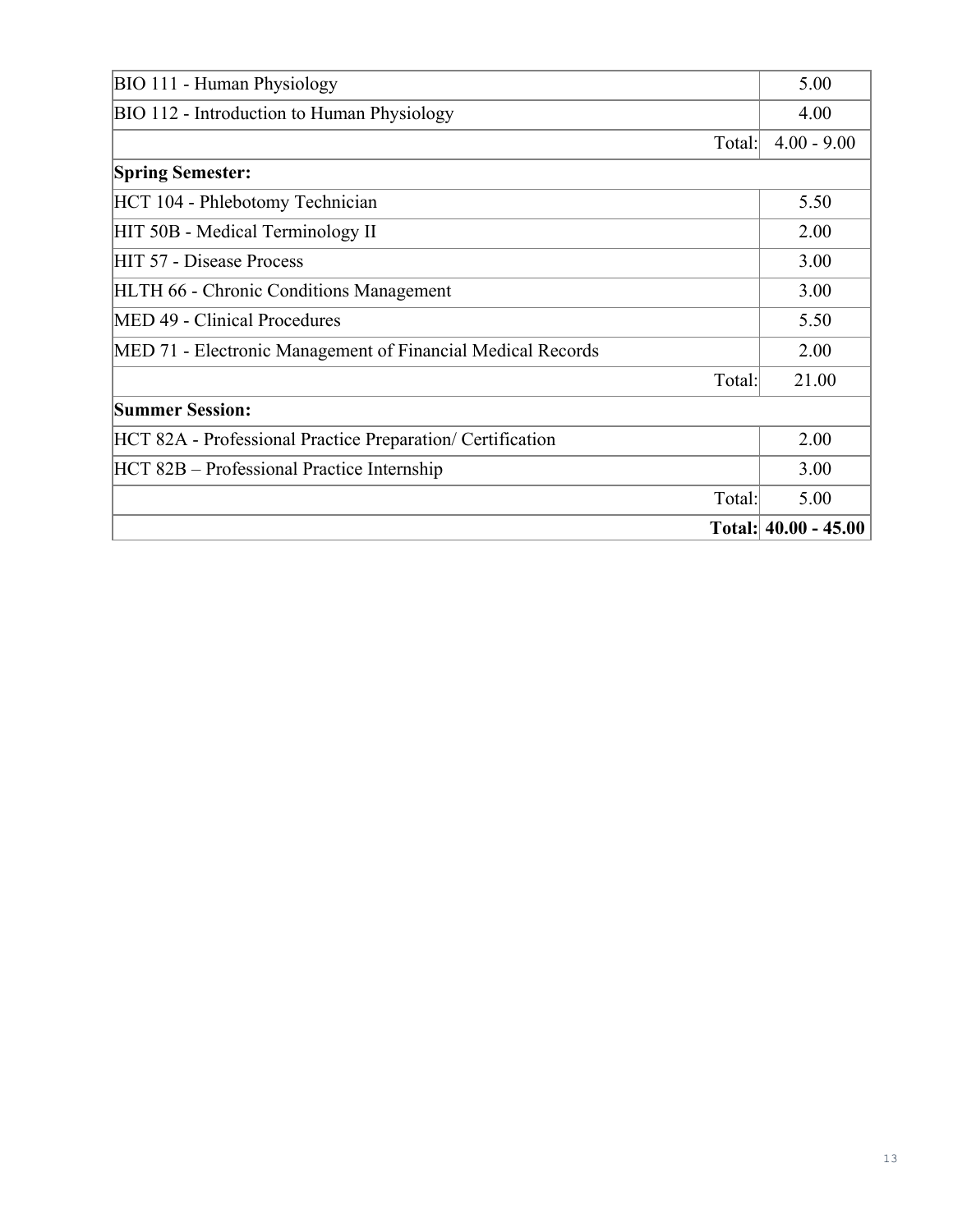# **Medical Receptionist Certificate of Achievement - Active**

Department: Health Care Technology Approval: May 2021 Effective Semester: Fall 2021

This certificate program prepares students for employment as a receptionist in a physician's office, outpatient clinic, or other medical facility. Students receive training in computer applications, appointment scheduling, telephone etiquette, communication and professionalism, medical record preparation, medical terminology, business correspondence, insurance policies and claims completion, and first aid and CPR. Students must complete each course with a grade of "C" or higher.

# **Learning Outcomes**

Upon completion of this program, students will be able to:

- Receive, communicate with, and support patients and staff.
- Use computer applications to create documents and perform medical record and billing activities.
- Apply the principles of health care ethics and professional conduct with patients, staff, and the community.
- Apply the principles of procedural coding and billing to insurance claims and other financial documents.

The minimum time for completion of this certificate is 3 semesters. Completion time will vary based on student preparation and number of classes completed per semester.

| <b>Course</b>                                                                     | <b>Units</b>  |
|-----------------------------------------------------------------------------------|---------------|
| <b>Fall Semester: choose one of the following Anatomy and Physiology options:</b> |               |
| <b>OPTION 1:</b>                                                                  |               |
| BIO 106 - Introduction to Human Anatomy and Physiology                            | 4.00          |
| OPTION 2:                                                                         |               |
| BIO 108 - General Human Anatomy                                                   | 4.00          |
| AND choose one of the following Physiology options:                               |               |
| BIO 111 - Human Physiology                                                        | 5.00          |
| BIO 112 - Introduction to Human Physiology                                        | 4.00          |
| Total:                                                                            | $4.00 - 9.00$ |
| <b>Fall Semester required courses:</b>                                            |               |
| HCT 61 - Introduction to Health Care                                              | 2.00          |
| HIT 50A - Medical Terminology I                                                   | 3.00          |
| HCT 67 - Computer Applications in the Health Care Setting                         | 2.00          |
| MED 56 - Administrative Procedures                                                | 3.50          |
| Total:                                                                            | 10.50         |

## *Courses Required for the Certificate of Achievement in Medical Receptionist*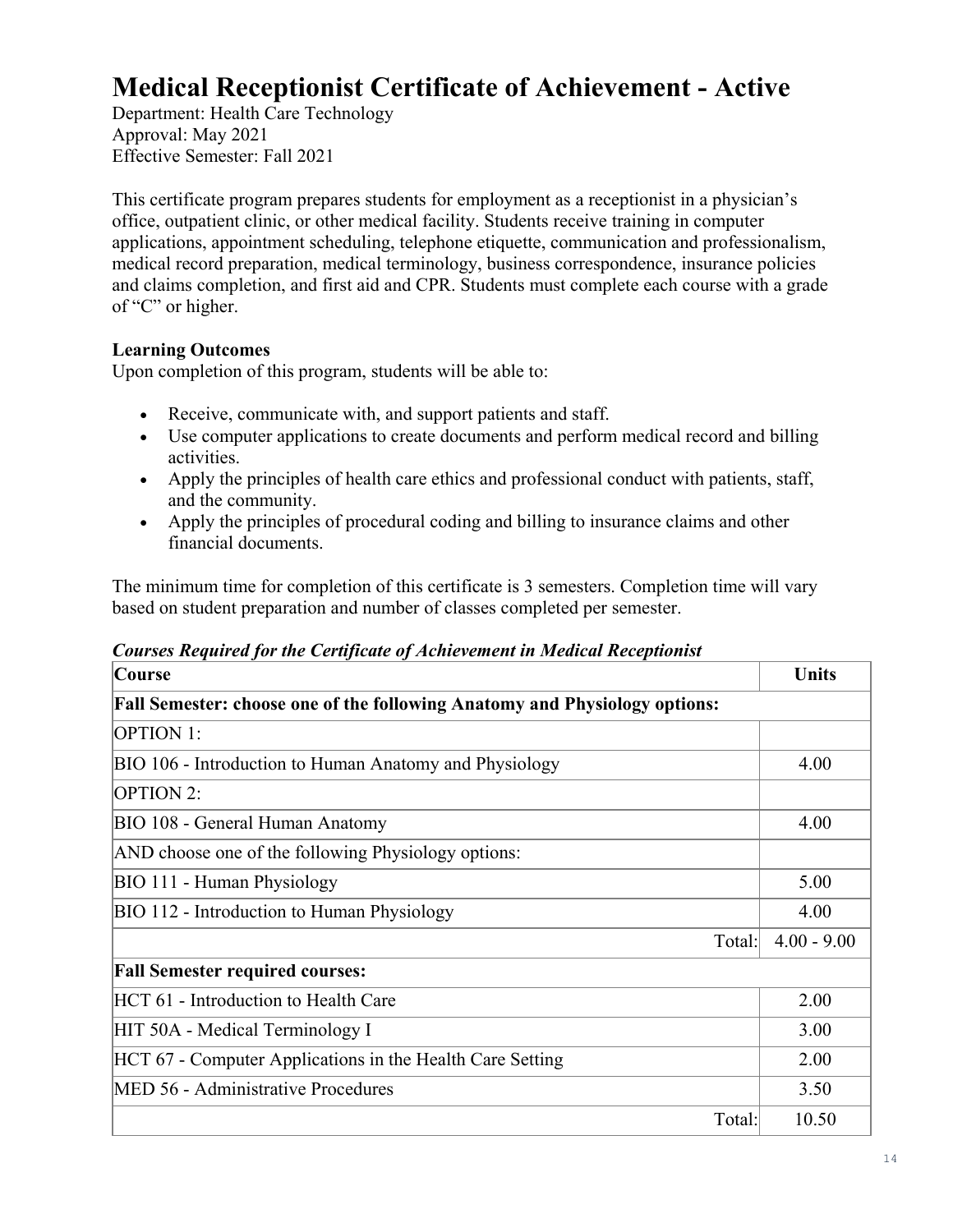| <b>Spring Semester:</b>                                     |                      |
|-------------------------------------------------------------|----------------------|
| HIT 50B - Medical Terminology II                            | 2.00                 |
| HIT 76 - CPT Coding                                         | 3.00                 |
| MED 55 - The Electronic Health Record                       | 3.00                 |
| MED 62 - Communication and Professionalism in Health Care   | 2.00                 |
| MED 70 - Medical Insurance Billing                          | 2.00                 |
| MED 71 - Electronic Management of Financial Medical Records | 2.00                 |
| Total:                                                      | 14.00                |
| <b>Summer Session:</b>                                      |                      |
| HCT 82A - Professional Practice Preparation/ Certification  | 2.00                 |
| HCT 82B - Professional Practice Internship                  | 3.00                 |
| Total:                                                      | 5.00                 |
|                                                             | Total: 33.50 - 38.50 |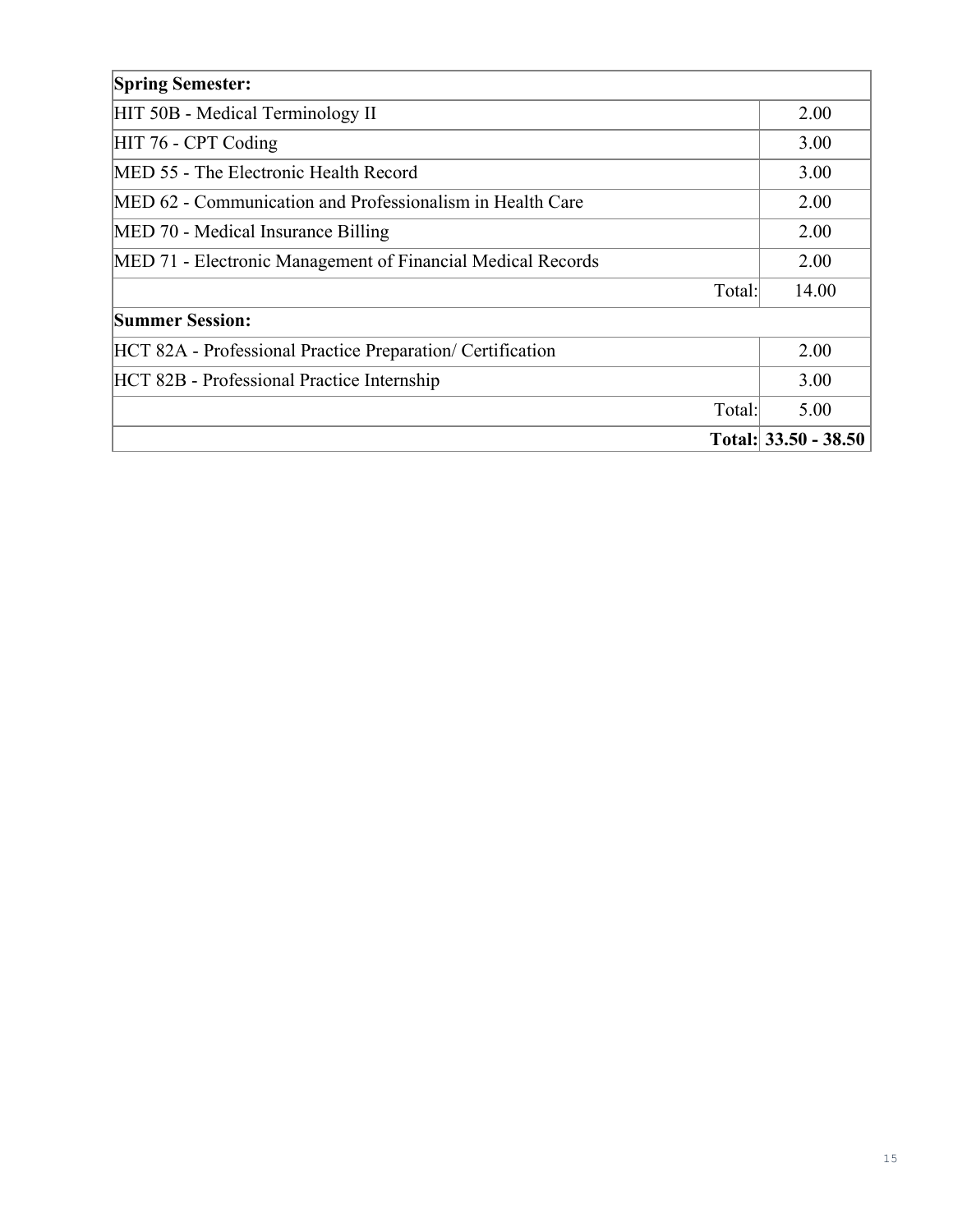## **CATALOG DESCRIPTIONS**

#### **MED 49 CLINICAL PROCEDURES 5.5 UNITS (3 LECTURE HOURS, 3 CONFERENCE HOURS) PREREQ.: ANAT 14 and HIT 50A RECOM.: Placement in MATH 40 or completion of BSMA G, BSMA H, or BSMA J**

Instruction in clinical procedures to include aseptic techniques, medical instruments, charting, vital signs, patient history, sterilization and maintenance of equipment, preparation of patient, instruction in the collection of lab specimens, injections and electrocardiograms. Instruction in medical calculations and commonly prescribed drugs.

#### **MED 55 THE ELECTRONIC HEALTH RECORD 3 UNITS PREREQ.: N/A**

Structural components of the interactive electronic health record (EHR) and how it supports communication and continuity of care. Perspective on how the EHR impacts work and workflow. Practical hands-on experience utilizing an educational version of an EHR to manage patient visit information, such as examination/assessment notes and treatment plans.

# **MED 56 ADMINISTRATIVE PROCEDURES 3.5 UNITS (3 HOURS LECTURE, 2 HOURS LAB) PREREQ.: N/A COREQ.: HCT 61**

Instruction in medicolegal ethics, professional liability; verbal non-verbal, and written communication; telephone, reception, and appointment scheduling techniques; computer and information processing; office maintenance and management; employee handbook and policy and procedure manuals; and seeking employment.

**MED 62 COMMUNICATION AND PROFESSIONALISM IN 2 UNITS HEALTH CARE (2 HOURS LECTURE) PREREQ.: ENGL 88 or ESL 186 or placement in ESL 188 or readiness for college-level English.**

Communication and professionalism play an increasingly important role in the success of health care professionals today. Effective communication will be explored from both personal and professional points of view. Critical thinking skills and setting goals will be emphasized. This course will also explore the roles of health care professionals as the patient coaches and advocates of today.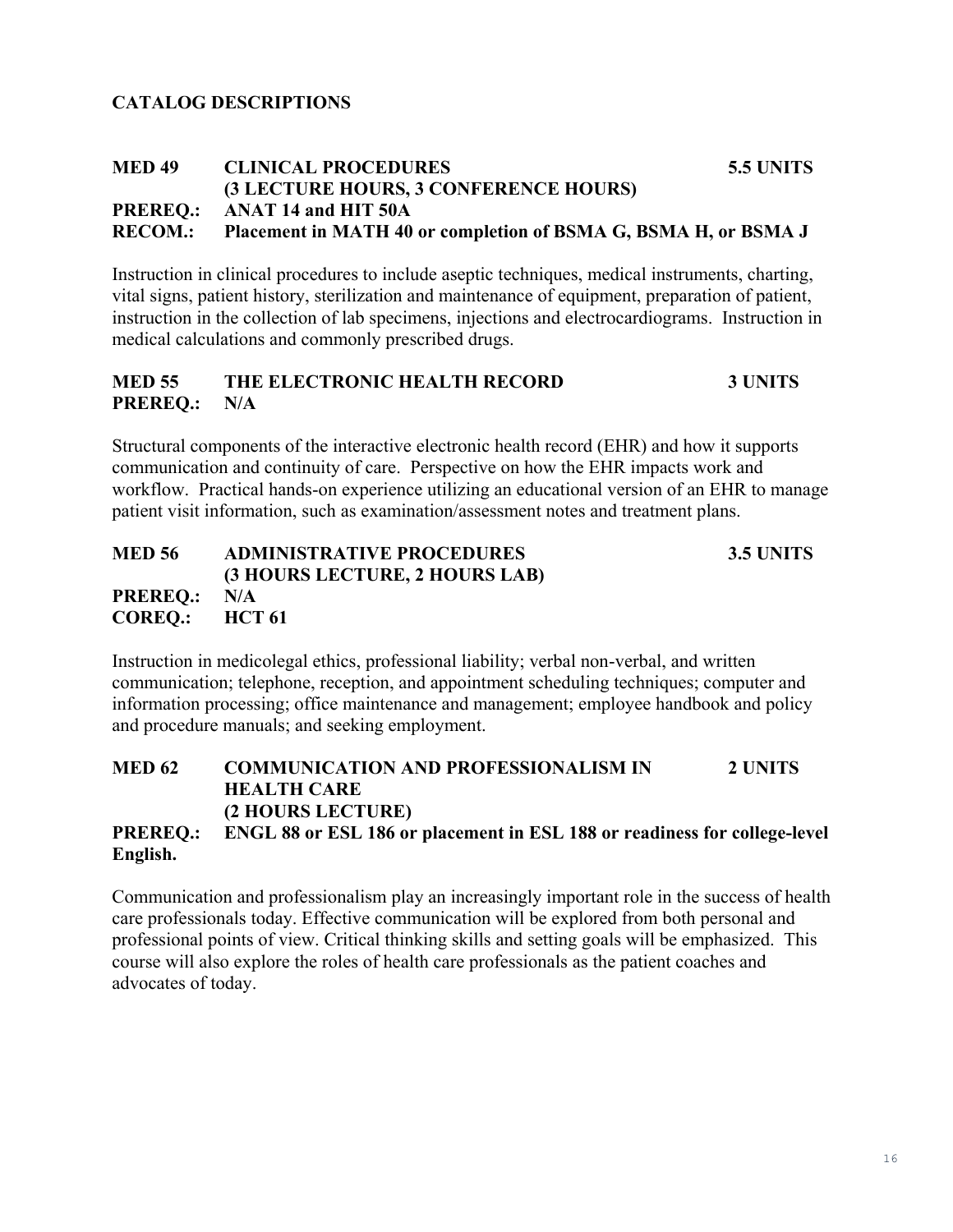### **MED 70 MEDICAL INSURANCE BILLING 2 UNITS (2 HOURS LECTURE, 1 HOURS LAB) COREQ.: HIT 76**

Instruction in medicolegal ethics; professional liability; verbal, nonverbal, and written communication; telephone, reception, and appointment scheduling techniques; computers and information processing; office maintenance and management; employee handbook and policy and procedure manuals; and seeking employment.

### **MED 71 ELECT. MGT OF FINANCIAL MED. RECORDS 2. UNITS (1 HOUR LECTURE, 3 HOURS LAB)**

Introduction to medical office computer billing; use of medical office software to establish new accounts; post charges, payments, and adjustments to accounts; print financial activity reports; print patient charge slips and statements; bill insurance carriers; and schedule appointments.

## **MED 72 ADVANCED MEDICAL INSURANCE BILLING 2 UNITS (2 HOURS LECTURE, 1 HOURS LAB) PREREQ.: MED 70**

An advanced insurance billing course, which concentrates on private insurance, Medicare, and Medi-Cal claims. The course will focus on specialty billing to include cardiology, OB/GYN, surgery, orthopedic, and dermatology. Students will learn how to manage capitated accounts, obtain preauthorizations and referrals, complete secondary insurance billing, and handle claim appeals and disputes.

## **MED 73 ADVANCED MEDICAL BILLING 1.5 UNITS (1 HOUR LECTURE, 2 HOURS LAB) PREREQ.: MED 71**

An advanced medical billing course in which students will manage and edit patient billing records, analyze financial activities, examine insurance company policies and patient benefits, and compare and contrast the various medical billing credentials.

# **BIO 106 INTRODUCTION TO HUMAN ANATOMY AND PHYSIOLOGY 4 UNITS (3 LECTURE HOURS, 3 LABORATORY HOURS)**

Not open to students who have completed BIO 108 or BIO 11 or BIO 12 with a C or higher.

An integrated course covering the fundamental principles of human anatomy and physiology.

**HCT 104 PHLEBOTOMY TECHNICIAN 6 UNITS** (**2 LECTURE HOURS, 4 CONFERENCE HOURS) PREREQ.: ENGL 88 or ESL 186 or placement in ESL 188 or readiness for college-level English. ADVISE: EMT 100 or 101**

Introduction to phlebotomy, venipuncture for the purpose of drawing blood. Emphasis on phlebotomy techniques and equipment, medical/legal considerations, safety and infection control, and the phlebotomist as a member of the health care team. CSU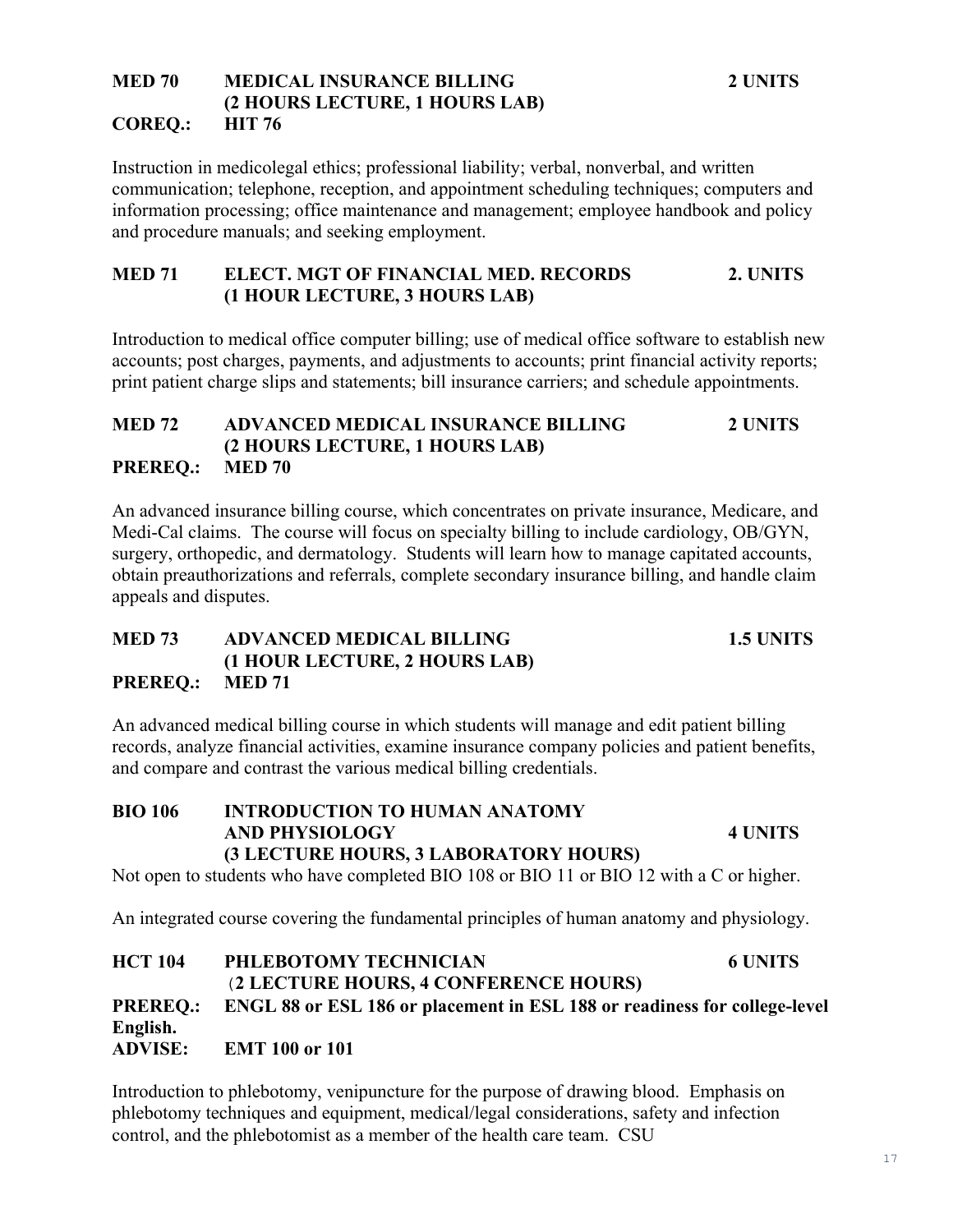# **HCT 61 INTRODUCTION TO HEALTH CARE 2 UNITS PREREQ.: ENGL 88 or ESL 186 or placement in ESL 188 or readiness for college-level English.**

## **(2 HOURS LECTURE)**

Overview of the evolution of health care systems. Historical development and organization of health information management and other professional associations involved in health care. Emphasis on filing and numbering systems, data access, and record content.

# **HCT 82A/B PROFESSIONAL PRACTICE PREPARATION/CERTIFICATION PROFESSIONAL PRACICE INTERNSHIP 5 UNITS (2 HOURS/WEEK CONFERENCE/CERTIFICATION REVIEW, 2 HOURS/WEEK LABORATORY, 180 HOURS WORK EXPERIENCE EXPERIENCE)**

**PREREQ.: MED 49, MED 56, MED 70, MED 71, HIT 50B, HCT 104**

Students complete 180 hours of supervised, unpaid work experience in developing a professional relationship with patients, physicians, experienced medical assistants, and other health care professionals in physicians' offices, outpatient clinics, health centers and other related health care facility. Emphasis on integrating professional attitude and skills in all areas of training. Individual study program to prepare for the American Association of Medical Assistants Certification Exam (CMA) and/or CCS-P or CPC coding examinations.

# **HIT 50A MEDICAL TERMINOLOGY I 3 UNITS (3 LECTURE HOURS)**

Introduction to designated medical terminology with emphasis on the anatomy, procedures, diseases, and anomalies of the endocrine, male and female reproductive, gastrointestinal, and integumentary systems. Special focus on spelling, pronunciation, and definition of medical terms by their roots, prefixes, and suffixes.

**HIT 50B MEDICAL TERMINOLOGY II 2 UNITS (2 LECTURE HOURS) PREREQ.: HIT 50A**

Study of terms found in case histories, discharge summaries, radiology, pathology, and autopsy reports; emphasis on cardiovascular, musculoskeletal, genitourinary, nervous, and respiratory systems; use of appropriate medical abbreviations and resource materials.

# **HIT 57 DISEASE PROCESS 3 UNITS (3 LECTURE HOURS) PREREQ.: ANAT 14 and HIT 50A**

Introduction to the general principles of disease process with emphasis on etiologies, anatomical and physiological manifestations, diagnostic tests, and treatment. Introduction to pharmacology and psychiatry.